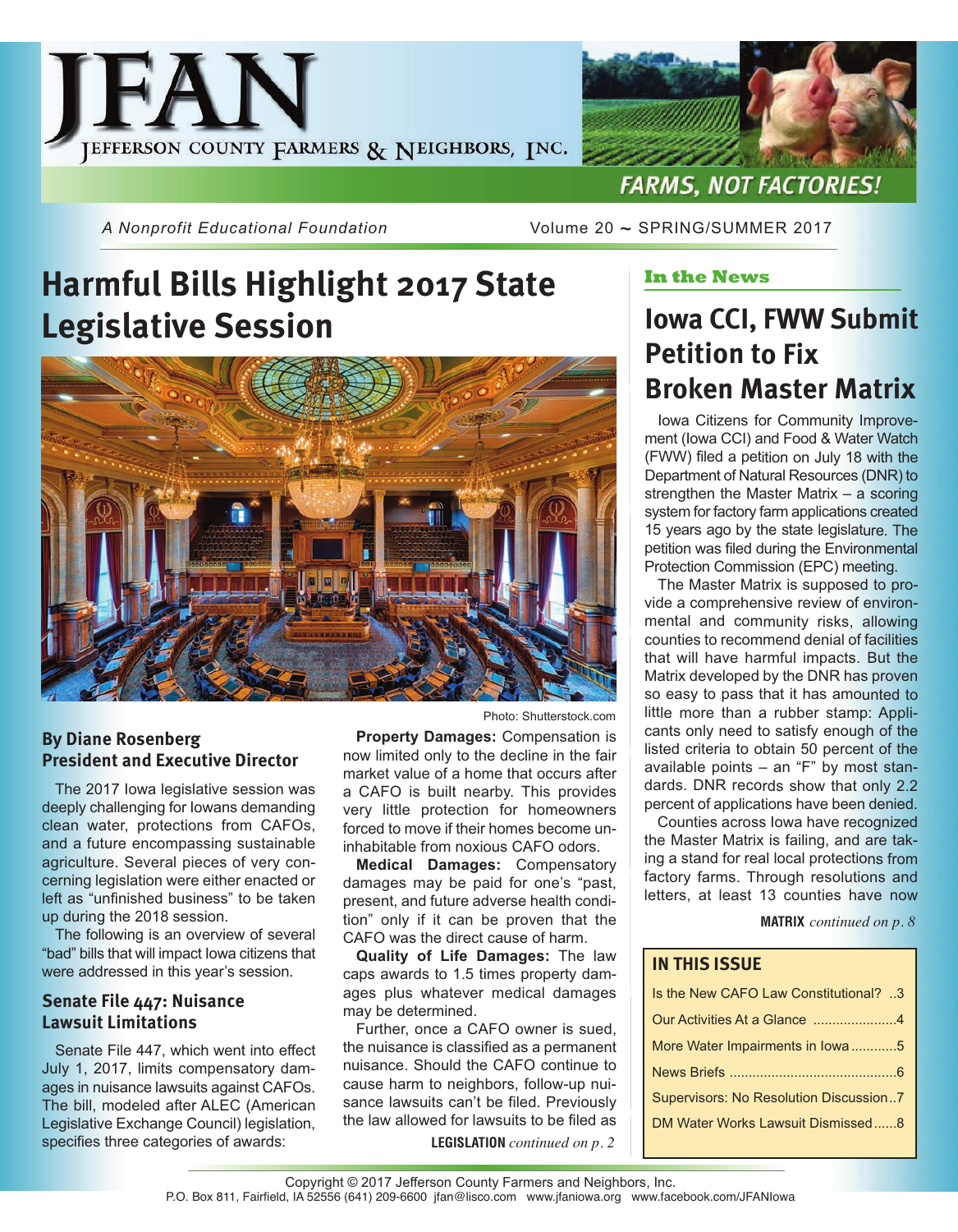## JFAN Newsletter

Jefferson county FARMERS & NEIGHBORS, INC

## Volume 20 ~ SPRING/SUMMER 2017

**President and Executive Director** Diane Rosenberg

> **Editor-in-Chief and Art Director** Diane Rosenberg

> > **Distribution** Chihlan Chiu

**Legal Counsel** David Sykes Fairfield, Iowa

### **Accounting**

Fairfield Accounting and Brooks, Lodden, P.C., Des Moines, Iowa

#### *All articles are written and reported by JFAN unless attributed otherwise.*

This newsletter is published semi-annually by the Board of Directors of Jefferson County Farmers and Neighbors, Inc. (JFAN), which is a 501(c)(3) nonprofit tax-exempt educational foundation.

JFAN P.O. Box 811 • Fairfield, IA 52556 (641) 209-6600 www.jfaniowa.org • jfan@lisco.com



*JFAN is a not for profit tax exempt organization. Donations are tax exempt to the full extent of the law as authorized by the IRS. Articles written by guest authors may not reflect the opinions of JFAN. Information contained in the newsletter is intended to be educational and informational and is not intended to give legal advice. If you have specific legal questions regarding issues addressed in this publication, please seek the advice of an attorney.*

## **LEGISLATION** *continued from p. 1*

temporary nuisances which could be refiled for recurring harm. The new law provides no incentive to correct current or prevent future nuisances.

A lawsuit can only be filed if a CAFO violates state or federal law or if it either interferes with a neighbor's use and enjoyment of their property for an extended amount of time and if the CAFO doesn't use best management practices or is classified as a habitual violator. The new law doesn't apply to lawsuits that are already in the court system.

An earlier version of the bill also included a provision that would have require plaintiffs to pay legal fees and court costs if they lost the case, but that provision was stricken from the passed version. An amendment that would protect existing property owners from infringing CAFOs was rejected.

The bill was introduced by Sen. Dan Zumbach from eastern Iowa who said the law was designed to protect the livestock industry. "This is an economic bill" he said in a *Des Moines Register* article (6/17/17) allowing for damages that are "fair and equitable."

### **How Did Local Legislators Vote?**

- Sen. Mark Chelgren and Rep. David Heaton voted to **FOR** SF 447.
- Sen. Rich Taylor and the late Rep. Curt Hanson voted **AGAINST** SF 447.

## **House File 484 – Dismantling the Des Moines Water Works**

Rep. Jared Klein, a Washington County CAFO owner, sponsored a failed attempt to dismantle the Des Moines Water Works and replace it with a regional water utility, reported the *Des Moines Register* (2/17/17). House File 484 would have dissolved the five-member DMWW board of directors leaving the City of Des Moines and its suburbs to appoint a regional board.

The move was backed by Iowa Farm Bureau, Iowa Pork Producers Association, and Smithfield Foods among others. It was opposed by numerous clean water advocacy groups, private residents, representatives from three water utilities the bill would have shut down, and the heads of Keokuk and Waterloo's water utilities.

"It's clear to me the bill is intended to get at us because of our lawsuit. It sends its own message: Don't step in the way of Big Ag or you'll suffer the consequences," said DMWW CEO and General Manager Bill Stowe in a *Huffington Post* article (3/9/17).

The fight over this bill was contentious and sustained. During a hearing at the Iowa State Capitol in March, 183 people signed up to speak; 171 against the bill and eight in favor.

"The bill does not protect ratepayer in-



**The Raccoon River is one of the sources of Des Moines' drinking water** 

Photo: Christine Warner Hawks

vestments or ensure future investments will be made wisely," said Josh Mendelbaum, an attorney with the Environmental Law and Policy Center at the hearing. "Instead it abruptly places responsibility for the provision of safe drinking water and investment in water infrastructure with entities that don't have the experience or expertise in doing so. Just like in Flint, Michigan," reported the *Des Moines Register.*

The House bill would have made the current Des Moines, Urbandale and West Des Moines water utilities into city departments controlled by the Des Moines City Council who would then approve spending and policy decisions. Opponents said this would make the DMWW a political football.

Efforts have already been underway to create a regional water authority. Urbandale mayor E. J. Giovannetti who sits on the Central Iowa Regional Drinking Water Commission said, "Just give us time. We'll get it done. But do not politicize the Water Works."

Iowa law already exists to allow citizens to dissolve an independent utility by a majority vote.

Lobbying and a strong public outcry stalled the bill this year, but it remains on the calendar for reconsideration in 2018.

The DMWW is expecting and preparing for another assault against the utility during the next legislative session.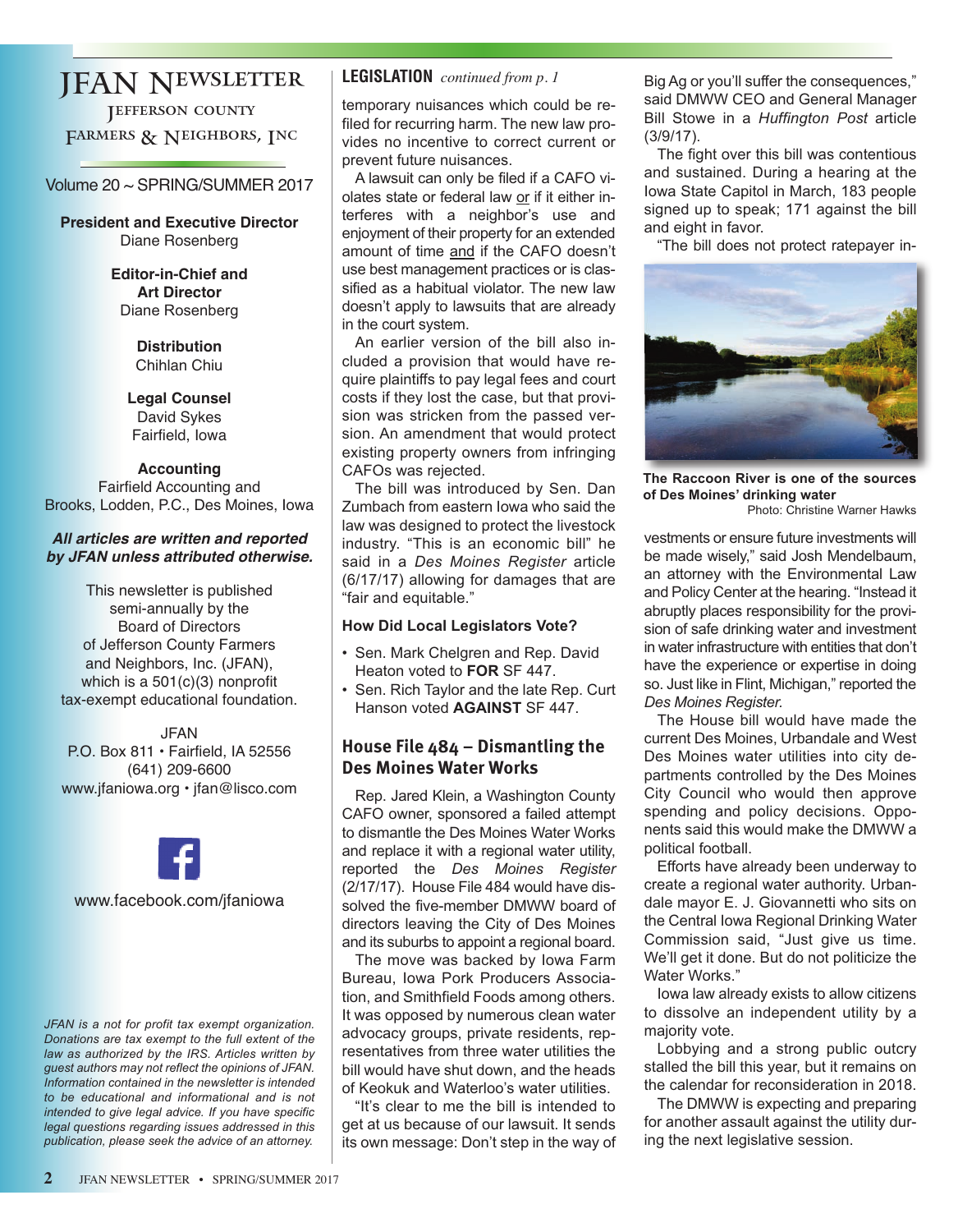## **NUISANCE LAW CONSTITUTIONAL?**

In a recent interview, attorney David E. Sykes, JFAN's legal counsel, expressed his opinion that the new CAFO nuisance law is unconstitutional on several grounds. Among other legal concerns, he says, it limits a citizen's right to "due process of law" as guaranteed to Iowa citizens by both the Iowa and U.S. Constitutions.

Sykes predicts it will only be a matter of time before this new law is challenged by an appropriate case in civil court on constitutional grounds, and in due course, appealed to the Iowa Supreme Court for a determination of its ultimate constitutionality.

Presently, Sykes and litigation cocounsel Steve Wandro and Jennifer De Kock in Des Moines have the former Iowa Right to Farm law "Iowa Code section 657.11A" on appeal before the Iowa Supreme Court. They are arguing it is unconstitutional on its face regarding a case representing local residents against a large hog CAFO in Batavia, Iowa entitled: Honomichl et.al. valley View Swine, LLC, et. al.

Both sides have already submitted legal briefings, and as of press time, the parties were waiting for the Iowa Supreme Court to schedule oral arguments. After the oral arguments are presented, the Iowa high court will take the case under advisement and ultimately decide on the outcome with a formal ruling.

Concerned about the importance of this case, the Iowa Association of Justice also filed an Amicus Curiae Brief (commonly known as a "friend of the court" brief) on behalf of the plaintiffs.

Sykes stated the constitutional challenge to both these onerous pro-CAFO laws could have a significant impact in the future as to how CAFOs operate in Iowa. He expressed his hope that through this challenge, CAFOs will, in time, be forced by law to become "Good Neighbors" by mitigating the odor and contaminants they put into the air, land and water with cost effective mitigation technologies already available in the industry and used in other locations around the world.

## **LEGISLATION** *continued from p. 2* **IS THE NEW CAFO**

#### **Leopold Center Defunded; Nearly Eliminated**

In a move that caught many by surprise, the Iowa Legislature voted to eliminate the Leopold Center for Sustainable Agriculture in what was billed as an attempt to fix a \$118 million budget shortfall.

The Center, a national leader in sustainable agriculture and fountainhead of research on soil and water quality, regional rural food systems, and increasing farmer profits, had just celebrated its 30th anniversary, reported the April 19, 2017 *Des Moines Register.*

A groundswell of opposition, disbelief, and outrage erupted in response. "Has the Iowa Legislature lost its mind?" wrote the *Iowa State Daily*.



**The Leopold Center often provided funding to help with conservation efforts.**

The state's agricultural budget, which included the Leopold Center, was reduced by \$4.3 million to \$38.8 million for fiscal year 2018. Republican lawmakers said the decision to eliminate the Center was to help it meet the state's budget in the face of the revenue shortfall.

However, the Leopold Center's nearly \$2 million funding came from a \$1.5 nitrogen fertilizer tax and only \$400,000 from the

Iowa Board of Regents, reports *Civil Eats* (5/5/17). The nitrogen fertilizer tax revenues, instead, were shifted to the Iowa Nutrient Research Center at Iowa State University, which was established by the State Legislature in 2013 to "respond to the need for continued research and innovation to address Iowa's water quality needs."

Amendment 1394 was introduced in the House to protect the Leopold Center, but it failed by a vote of 52-46. Despite a strong showing of support for the Leopold Center from across Iowa – and the nation – the legislature moved ahead with eliminating the Center by a vote of 29-21 in the Senate and 58-41 in the House.

Leopold Center supporters then urged Governor Branstad to line item veto its elimination. Governor Branstad signed the original law that established the Leopold Center in 1987.

Governor Branstad did agree, and his line item veto preserved the Leopold Center, but without funding, and some of its current grants had to be cancelled. The Center was also transferred to Iowa State University's College of Agriculture and Life Sciences. Leopold Center Director Mark Rasmussen remains, but all other staff members were transferred to other ISU departments.

The Leopold Center is creating a task force to help plot the future of the Center. Research funding will have to come from gifts, donations, and grants. ISU is evaluating options to privately fund the center.

There is concern in some advocacy circles that the State Legislature may again try to eliminate the Leopold Center entirely in 2018.

**LEGISLATION** *continued on p. 8*

JFAN Annual Meeting! Thursday, October 19 ALAN GUEBERT!

ACCLAIMED SYNDICATED COLUMNIST OF THE "FOOD AND FARM FILE"

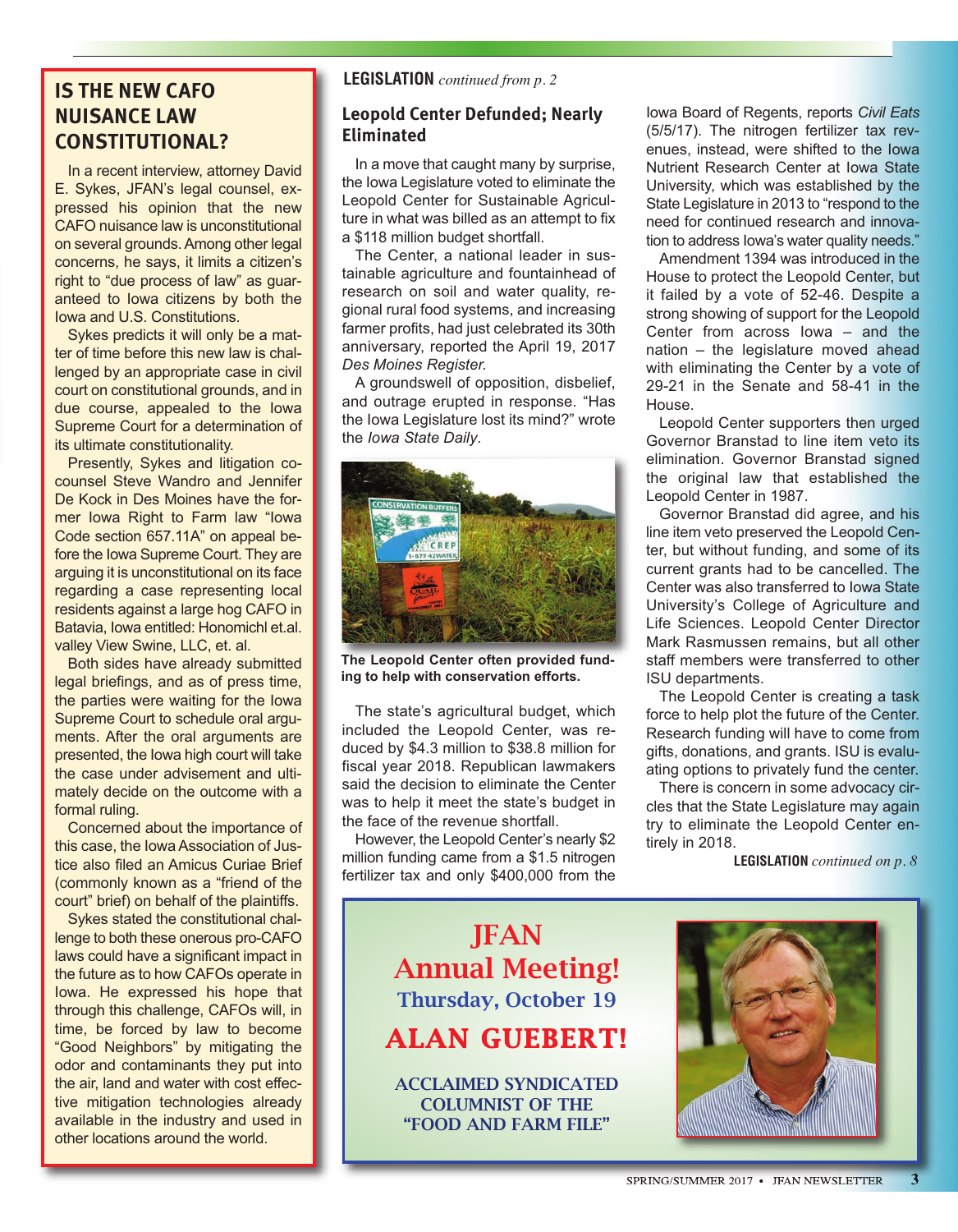# **OUR ACTIVITIES AT A GLANCE: JFAN Working Hard for You**

## **by Diane Rosenberg President and Executive Director**

## **JFAN Becomes Chamber Legislative Forum Sponsor**

JFAN joined this year with several area organizations and businesses to sponsor the 2017 Fairfield Area Chamber of Commerce Legislative Forum. Four monthly Saturday morning events provided an opportunity for constituents to meet with their state elected officials. JFAN became a sponsor in time for the fourth forum and has plans to do so again in 2018.

The Chamber's Legislative Forums give state representatives and senators an opportunity to update constituents on bills under consideration then answer questions from the audience. The forums were well attended this year after Chamber Executive Director Detra Dettman relocated the event to the Fairfield Public Library and opened them up to the public. In prior years, they were held as breakfasts at the Best Western for Chamber members only and attracted a limited number of people.

Time constraints prevent everyone having the ability to ask questions, but sponsors are given a chance to introduce their organization and priority in posing questions. In 2018, JFAN will welcome suggestions from supporters in formulating questions for elected officials.

## **New Environmental Lobby Group Looking for Members**

Corporations spend a lot of time and money lobbying at the State House to help shape laws that benefit their bottom lines, often at the expense of the environment. Advocates who want to protect the environmental need to make their presence known too.

A citizen lobby group is currently forming that will lobby state and local elected officials on a range of environmental issues. The SE Iowa Environmental Lobby Group will bring together individuals who want to advocate for better legislation regarding factory farms, climate change, water quality, air quality, pesticide drift, and more.

The group will organize several Lobby

Days in Des Moines during the legislative session as well as schedule meetings with elected officials when the legislature is not in session and legislators are back at home in their districts.



Photo: Shutterstock.com/Monkey Business Images

Organizers are reaching out to JFAN and other Jefferson County organizations to invite interested supporters to join the group. It welcomes newcomers to lobbying, seasoned advocates, experts on environmental issues who can serve as consultants, and those who simply have a story to tell. Training will be provided to those just getting their feet wet in legislative outreach.

There is strength in numbers. If you have something to say and want to do it with a group of people, contact SEIowaEnvironmentalLobby@gmail.com

## **Several New CAFOs Proposed for Jefferson County**

This spring saw several new CAFOs proposed in or around Jefferson County. In some cases, neighbors reached out to JFAN for help after receiving our information packets about the proposed construction. All the CAFOs are many miles away from Fairfield and Maharishi Vedic City, but are close to some of the other county cities. A total of nearly 4.78 million gallons of manure will be generated each year by these CAFOs and will primarily be spread in Jefferson County according to manure management plans filed with the DNR.

### **CAFOs Outside Jefferson County**

**Coppock CAFO** – A 4950-head nursery hog confinement is being considered in Washington County on land owned by Chris

Boshart within Coppock limits. The city of Coppock resides at the juncture of Jefferson, Washington, and Henry Counties.

The 4950 nursery hogs equates to 495 animal units (AU), given the small size of nursery pigs. This is under the 500 AU threshold requiring DNR notification. A manure management plan and construction design statement isn't required. There will be no separation distances required from homes, businesses, and churches, although there are a few mandated for water sources and wells.

Community members reached out to JFAN for help after discovering a small legal notice in the *Washington Journal* requesting public comments for an environmental review being conducted by Farm Services Agency (FSA). An environmental review is required if government funds, such as a government-backed loan, are being requested. The review enables the agency to prepare an Environmental Assessment (EA) that provides a snapshot of potential environmental impacts.

JFAN prepared and submitted to the FSA a six-page report with several environmental concerns, and numerous community members also submitted comments. Once the FSA completes the EA, the community will have 14 days to comment. If there are significant environmental issues, the FSA could require the CAFO owners to prepare a more comprehensive and costly Environmental Impact Statement. JFAN will assist community members in their review of the EA when it becomes available.

Letters were sent to approximately 100 families within a two-mile radius of the proposed CAFO site as well as a thriving food and drink business on the Skunk River in Coppock. JFAN has met with the Coppock mayor and city council and is providing ongoing informational guidance and support to the community. City council members say nearly all residents are opposed to the confinement with many expressing concerns for their wells.

**Aaron Adam** – Aaron Adam proposed a 4998-head CAFO right across the street from Jefferson County on Jefferson-Keokuk Road and 330nd Street in the southeast corner of Keokuk County. Keokuk hasn't adopted the Master Matrix. This is the third CAFO for Mr. Adam; he also owns AMA Farms and AMA Farms-2 with relative Matt Adam. The CAFO will be built within two miles of 56 families. 1,574,370 gallons of manure will be pro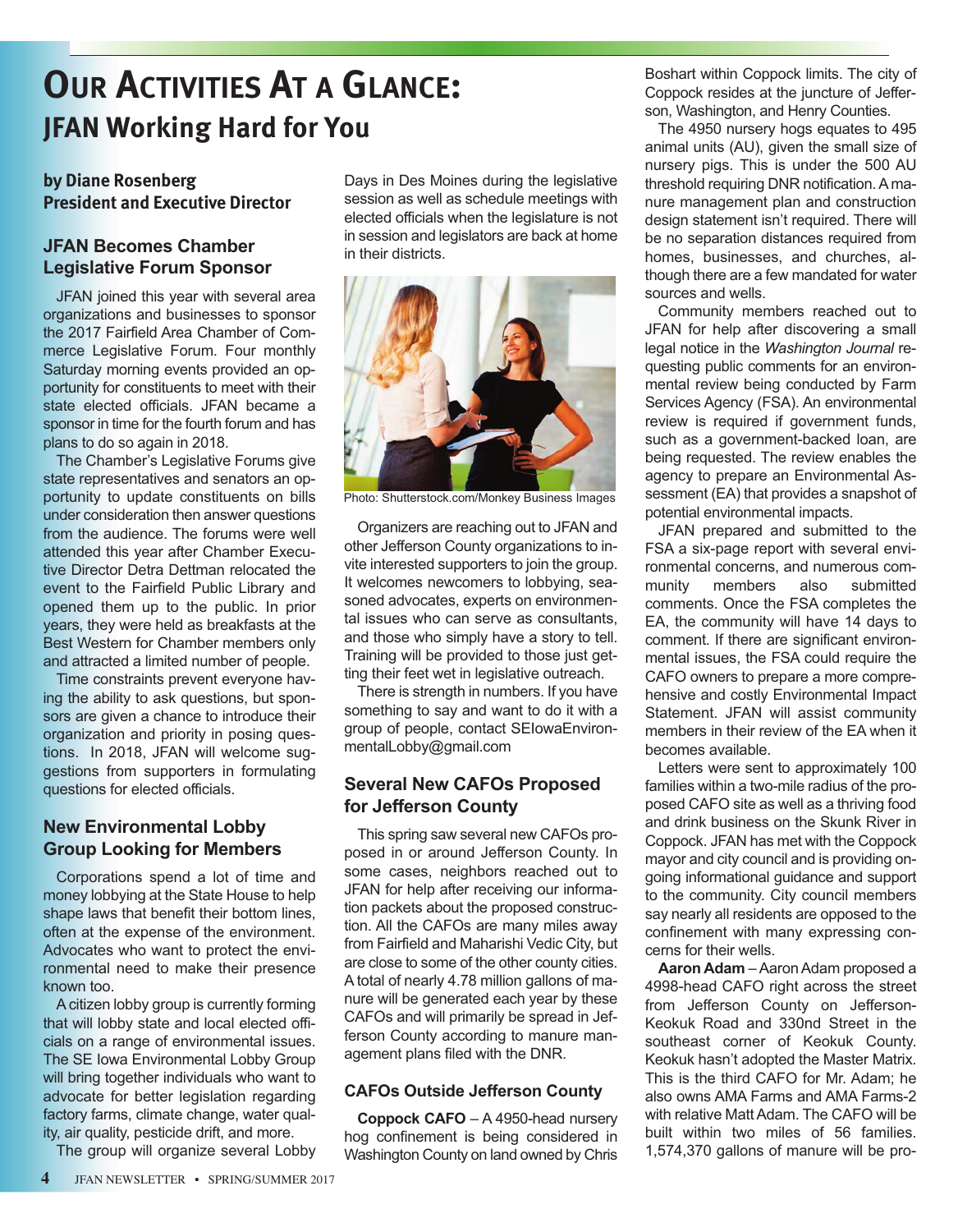duced, much of which could be spread in Jefferson County.

## **CAFOs within Jefferson County**

**5 Adam Site** – In April, Troy and Amanda Adam of Richland proposed a 2400 wean to finish CAFO on 130th Street, Packwood in Black Hawk Township in a neighborhood of 49 families. Several neighbors reached out to JFAN for assistance, and we provided initial informational support. While very concerned about its impacts, the community didn't come together to oppose the CAFO. 613,200 gallons of manure will be produced.

**Spencer Attwood – Bill's Home – Mr.** Attwood is building a 2480-head confinement on Salina Road in Lockridge Township, within a mile of two other 2480-head CAFOs, bringing the swine population in this neighborhood to nearly 7500 hogs. JFAN alerted 76 families. This is Mr. Attwood's second confinement. 598,920 gallons of manure will be produced.

**Josh Hickenbottom** – An expansion to a 1200-head CAFO owned by Josh Hickenbottom on 245th Street, Batavia in Des Moines Township will increase the number of hogs at his site to 2465 in a neighborhood of 80 families. A total of 595,297 gallons of manure will be produced.

**Sam Collora** – Mr. Collora will be constructing a 2480-head wean to finish hog CAFO on 160th Street, Brighton in Walnut Township. The site is close to two other CAFOs each with 2400 hogs increasing the swine population to 7,280 hogs within a half-mile of each other. JFAN alerted 53 families in the area. 598,920 gallons of manure will be produced.

**Buch Farms LLC** – Brandon Buch proposed a 2480-head hog confinement on Columbine Boulevard, Packwood, in Polk Township. This is adjacent to his 2480-head CAFO, Just Pigs, LLC. Buch is using the LLC loophole by building his CAFO in a separate LLC name. This allows Mr. Buch to skirt the required Master Matrix, Construction Permit, and greater separation distances for larger confinements. 803,520 gallons of manure will be generated. The CAFO will be built in a neighborhood of 53 families within a two-mile radius.

**Gavin Stacey CAFO** - Gavin Stacey is constructing a 1200-head CAFO on Walnut Avenue in Section 3 of Lockridge Township in a neighborhood of 51 people. JFAN found out about the CAFO from concerned neighbors who called when they

#### **In the News**

# **2016 Report: DNR Impaired Waters List Increases Again**

The Iowa Department of Natural Resources new draft impaired waters list is out, and the news isn't good. Over half of all the lakes, rivers, streams and wetlands tested are impaired, and another 22% are partially impaired, reports the Iowa DNR. Less than one quarter of all the water bodies tested meet water quality standards.

#### **A Snapshot of 2016 Findings:**

- 52% of rivers, 61% of Iowa's lakes and reservoirs, and 83% of wetlands were tested
- 750 water bodies are impaired with 1,096 impairments (some water bodies may have more than one segment impaired)
- 54.4% of water bodies are impaired
- 21.8% of water bodies are partially impaired
- Only 23.7% meet water quality standards
- 423 out of 813 stream and river impairments are caused by bacteria
- 91 out of 283 impairments of 145 lakes, reservoirs, and wetlands are impaired by algae growth
- 109 fish kills of which 43 caused by animal waste and 17 by fertilizer spills

A water body is considered impaired when it doesn't meeting water quality standards for one or more of it's intended uses, such as drinking, recreation, or an aquatic habitat.

The 750 water body impairments include both Category 4 and 5 impairments. A Category 4 impairment doesn't require a plan to reduce pollutants where a Category 5 does.

Only Category 5 impairments are included on the final Section 303(d) impaired waters list submitted to the US Environmental Protection Agency every two years. The Category 5 list for 2016

noticed construction underway.

**There are no applications required for CAFOs this size, and in cases like this, neighbors are an important source of information. If you ever suspect construction in your community, contact JFAN at 641-209-6600 or jfan@lisco.com and we will investigate.** 

contains 608 water bodies for a total of 818 impairments.

In 2014, the numbers for combined Category 4 and 5 impairments were 736 water bodies with 1062 impairments.



**130 Assessed**



*Graphics Courtesy of the Iowa Department of Natural Resources*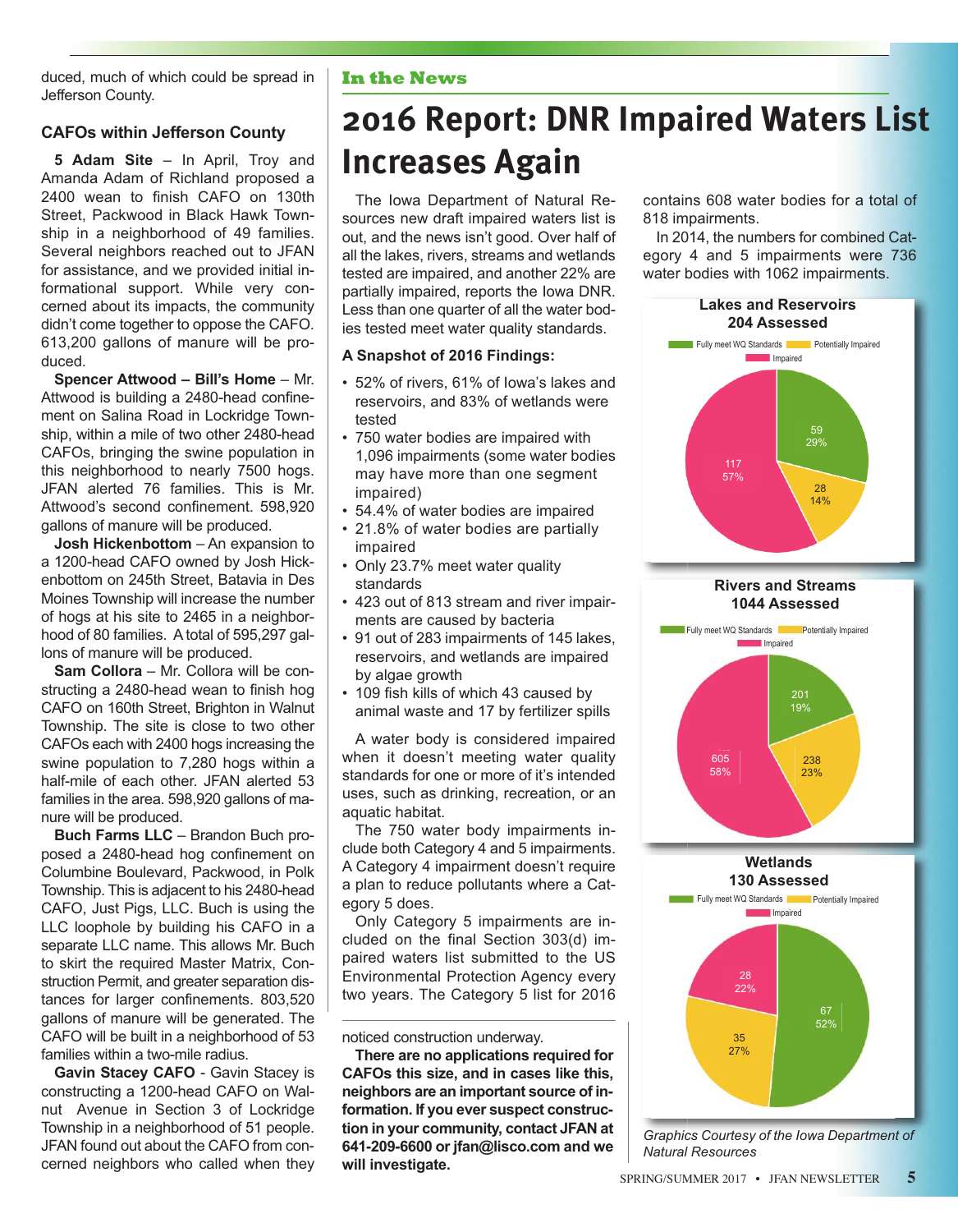# **NEWS BRIEFS**

## **FROM IOWA, THE US AND BEYOND**

### **Utah Ag-Gag Repealed**

Calling it a violation of First Amendment Rights, a federal judge overturned a 2012 Utah ag-gag law that prohibited filming farm and slaughterhouse facilities, reports NPR (7/8/17).

US District Judge Robert Shelby rejected defendants' claims that the law keeps animals and farm workers safe from injury or disease.



Photo: Mercy for Animals

The Animal Legal Defense Fund, PETA and Utah Animal Rights Coalition Director Ann Meyer brought the challenge against the state after Meyer was arrested while filming a sick cow being moved with heavy machinery at a Draper City slaughterhouse. She was standing on public property, and the charge was later dropped.

Shelby's ruling noted testimony by several defendants, including by State Rep. John Mathis, a sponsor of the law, that the ag-gag responded to "a trend nationally of some propaganda groups..,..with a stated objective of undoing animal agriculture in the United States." Another comment made by sponsor Sen. David Hinkins said, "vegetarian people that [are] trying to kill the animal industry" were the target of the law.

Judge Shelby first acknowledged the importance of the country's agricultural industry but then wrote, "Utah undoubtedly has an interest in addressing perceived threats to the state agricultural industry, and as history shows, it has a variety of constitutionally permissible tools at its disposal to do so. Suppressing broad swaths of protected speech without justification, however, is not one of them."

The Utah overturn follows a district court judge's 2015 ruling that Idaho's ag-gag was unconstitutional under the First Amendment and Equal Protection Clause. The Idaho ruling is currently on appeal.

## **North Carolina Also Passes Restrictive Hog Nuisance Law**

Overriding Gov. Roy Cooper's veto, the North Carolina General Assembly enacted a law limiting compensatory damages in CAFO nuisance lawsuits, reports Food and Water Watch (5-15-17). The law limits damages to current property values, which are already diminished

from their proximity to the CAFO.

Gov. Cooper originally vetoed the bill, saying in a statement, "The agriculture and forestry industries are vital to our economy and we should encourage them to thrive. But nuisance laws can be used to protect property rights and make changes for good." But the NC House and Senate overrode the veto 74-40 and 30-18, respectively, mostly along Republican/ Democrat party lines.

Proponents of the law said lawsuits hurt the industrial hog indus-

try. Opponents say that not only does the law unreasonably limit property rights but also unfairly affects impoverished neighborhoods and communities of color where CAFOs tend to locate.

The new law was in response to 26 federal lawsuits filed against Smithfield Foods, which was acquired by the Chinese company WH Group and is operated by Murphy-Brown, its subsidiary. "Essentially North Carolina's elected officials are doing the bidding of a Chinese-owned company at the expense of the health and quality of life of North Carolinians," writes FWW Factory Farm Coordinator Krissy Kasserman.

In the original language, the law would have applied retroactively, impacting 500 plaintiffs in the 26 lawsuits, but the final wording of the bill struck that language.

Opponents say the law will discourage neighbors suffering from odor and flies from filing lawsuits, affecting approximately 270,000 North Carolinians who live within a half-mile of a CAFO.

As in Iowa, several have questioned the constitutionality of the compensatory cap.

*Additional Sources: The Progressive Pulse (5/5/17), WRAL.com (5/5/15), National Hog Farmer (5/8/17)*

### **Hometown Newspaper Wins Pulitzer Covering Big Ag**

The coveted Pulitzer Prize was awarded to a small town Iowa newspaper in Buena Vista County for its hard-hitting editorials surrounding the Des Moines Water Works lawsuit reports The Guardian (4/10/17). *The Storm Lake Times* is a family run news outfit with a 10-member staff owned by brothers Art and John Cullen.

The newspaper attempted to uncover the source of funding for the defendants in the DMWW lawsuit. The DMWW sued the Buena Vista, Sac and Calhoun County in March 2015 in an attempt to address nitrate pollutants flowing into the Raccoon River. The rivers are the drinking water source for a half million Des Moines area residents, and the utility was forced run a costly nitrate removal system to make the water safe to drink. *(See story on page 8.)*



**From L to R, Tom, Art and John Cullen. Art penned the winning editorials.**  Photo: Dolores Cullen

County funds to fight the lawsuit were

undisclosed until the paper's dogged investigative work uncovered that Farm Bureau and Iowa Corn Growers were paying the \$1 million legal fees. The paper worked with the Iowa Freedom of Information Council to force the release of public documents. The prize was awarded for the paper's ten editorials written by Art Cullen critical of the secrecy and Iowa's failure to adequately address its water crisis.

The Pulitzer committee awarded the prize "for editorials fueled by tenacious reporting, impressive expertise and engaging writing that successfully challenged powerful corporate agricultural interests in Iowa."

To read the award-winning editorials visit: http://bit.ly/2p3TXzt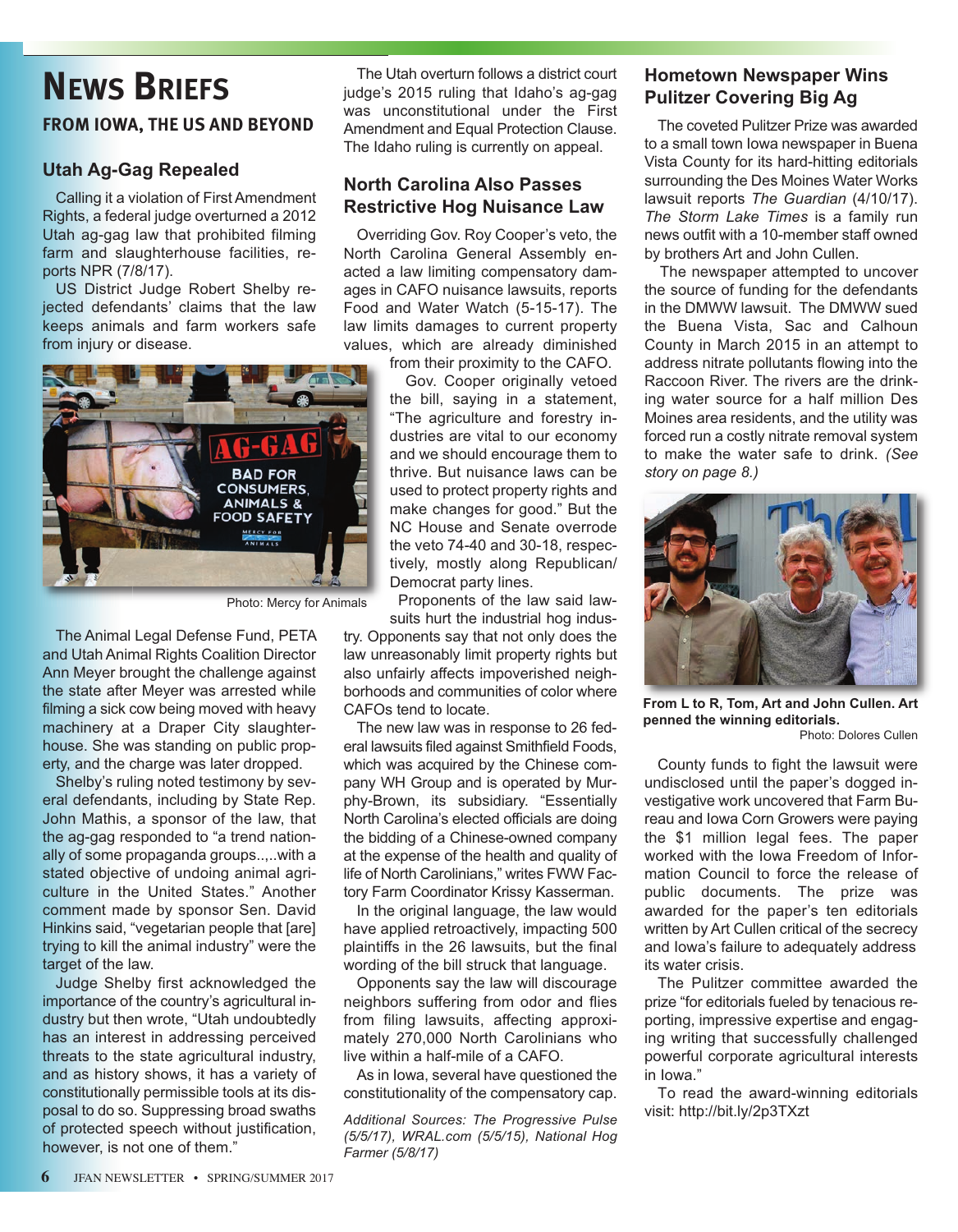# **Jeff Co Supervisors Refuse to Consider CAFO Resolution**

### **By Diane Rosenberg President and Executive Director**

Jefferson County Supervisors Dick Reed and Lee Dimmitt refused JFAN's request to formally consider a resolution in support of a moratorium on new and expanding CAFOs after a protracted attempt to get the resolution on their agenda for formal consideration.

A CAFO moratorium would temporarily suspend new construction until the Master Matrix was adequately repaired or water impairments were reduced to 100. It would not impact CAFOs already operating.

In March, Supervisor Dee Sandquist agreed to place a moratorium resolution on the agenda for "public discussion" purposes, but not for formal consideration. Approximately 75 people turned out with a majority in support of a resolution. Comments were taken for an hour, and an overwhelming majority were in support of the county adopting a resolution.

At the conclusion of the meeting, Reed said the supervisors needed time to digest the comments, and the resolution would be placed back on a future meeting agenda

That never happened.

In anticipation of a continued resolution discussion, JFAN embarked on an active campaign encouraging supporters to sign



petitions; write letters to the editor; and email, call, and meet with supervisors urging them to adopt a moratorium resolution.

A Postcard Party featured JFAN board members Drs. John Ikerd and Francis Thicke answering participant questions while postcards were written to supervisors. Nearly 300 postcards were sent.

Numerous letters to the editor were published, including three from JFAN. Over 1300 people signed a petition supporting a moratorium resolution for Jefferson County.

In June, JFAN approached Supervisor Dee Sandquist and asked to have the resolution placed back on the agenda. This time around, Sandquist requested we ask Supervisors Dimmitt and Reed. Dimmitt flat out refused, and Reed said he would discuss it at the next supervisor meeting with Dimmitt and Sandquist on June 26.

However Reed never did. During the public comment period JFAN reminded him of his agreement, but Reed said the supervisors couldn't discuss the question because it wasn't on the present agenda. Six people in attendance spoke out in support, but Reed and Dimmitt refused.

During the July 10 supervisor meeting, JFAN used the public comment period to present the petition and make a formal request to have the resolution addressed at the next supervisor meeting. Fifteen people attended in support.

Reed said the board had decided on March 27 to not take up the resolution again, but when reminded of what he actually said during that earlier meeting, Reed did not dispute the correction.

Reed allowed approximately a half hour for comments then ended the session. There was no agreement to allow for a formal consideration of the resolution again.

Nine counties have already passed moratorium resolutions or written letters and another four have passed resolutions solely asking for a more stringent Master Matrix.

Supervisor Reed says he represents all Jefferson County residents. Then why refuse the request of over 1300 supporters to, at the very least, provide a thoughtful consideration of a moratorium resolution and take an up and down vote? In JFAN's opinion, this is an affront to the democratic process of fair representation.

# **Support JFAN During Our 2017 Fundraising Drive**

| <b>MAIL IN DONATION FORM</b><br>Please cut out this form and mail it with your tax-deductible donation to:<br>JFAN, Inc. • P.O. Box 811 • Fairfield, IA 52556     |                                                                                                                                                                                               |
|-------------------------------------------------------------------------------------------------------------------------------------------------------------------|-----------------------------------------------------------------------------------------------------------------------------------------------------------------------------------------------|
| Donation Amount: $\Box$ \$25 $\Box$ \$50 $\Box$ \$100 $\Box$ \$250 $\Box$ \$500<br>___________________________                                                    | <b>Make a Donation!</b><br>Please support JFAN with your generous<br>tax-deductible donation. JFAN has been<br>approved by the IRS as a $501(c)(3)$<br>tax exempt educational foundation. All |
|                                                                                                                                                                   | donations to JFAN are tax-deductible to the                                                                                                                                                   |
| <b>Street</b>                                                                                                                                                     | full extent of the law. Please consult with your<br>personal tax advisor about any questions you                                                                                              |
|                                                                                                                                                                   | may have about your donation. JFAN will send<br>out receipts only for donations over \$250.                                                                                                   |
| Phone Email                                                                                                                                                       |                                                                                                                                                                                               |
| Checks payable to: Jefferson County Farmers & Neighbors, Inc.                                                                                                     |                                                                                                                                                                                               |
| <b>Donate Online</b><br>To make a credit card donation using PayPal, go to www.jfaniowa.org<br>Click on "Donate Today."<br>Monthly donation option now available! | Thank you for all you do<br>to support JFAN!                                                                                                                                                  |